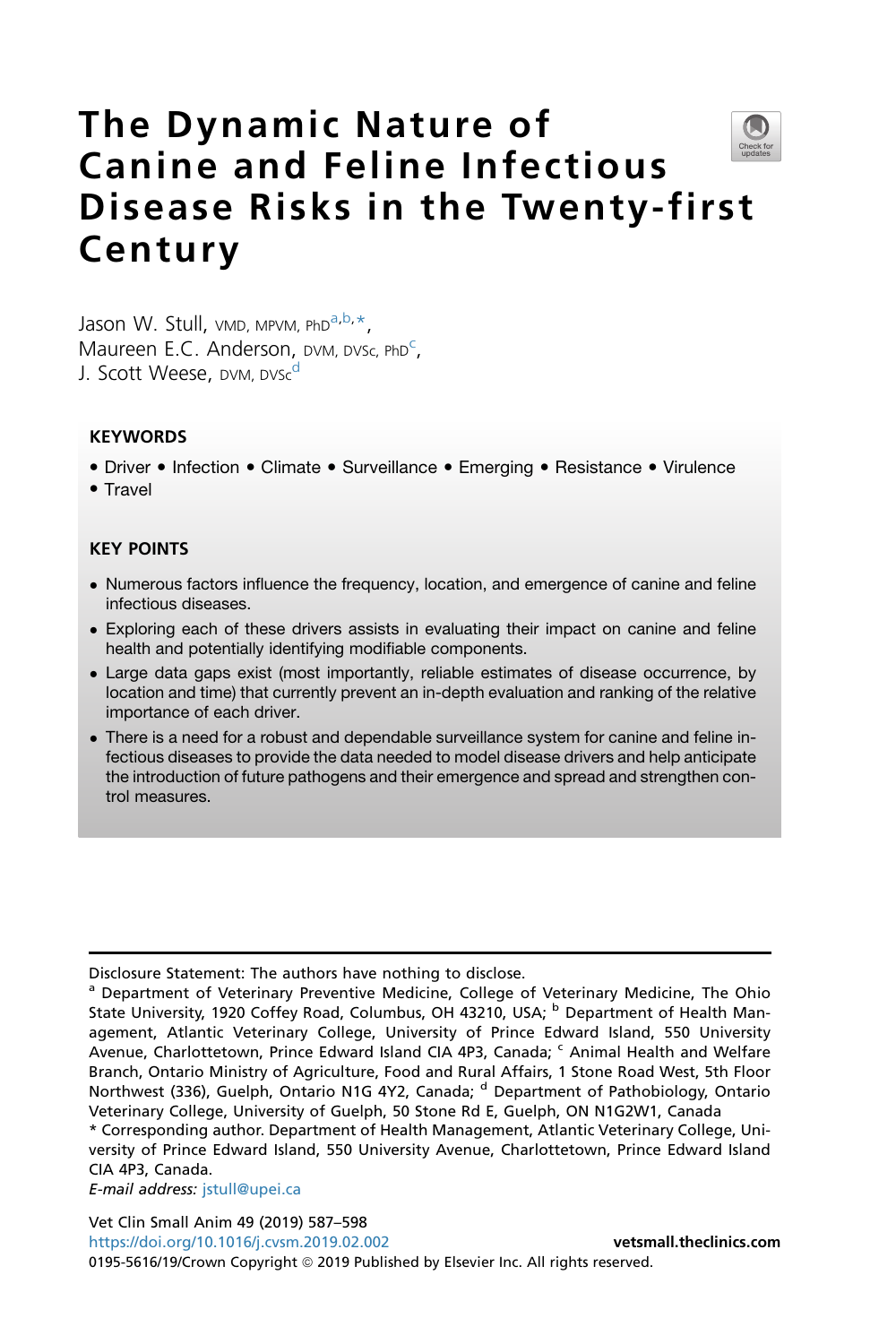### INTRODUCTION

Infectious diseases of dogs and cats seem to be in a state of rapid change, including changes in overall prevalence of established pathogens, geographic or spatial changes in disease incidence, inherent changes in the pathogenicity or virulence of known pathogens, and the emergence of newly identified pathogens. The proposed drivers for disease change in human populations are an area of great interest and research attention. Although many such drivers are likely similar for dog and cat populations, these groups differ from people to some extent.<sup>[1](#page-8-0)</sup> Exploring the dynamic nature of canine and feline infectious diseases and the likely drivers of current and future shifts may help the veterinary community prepare for change and potentially modify those drivers determined to be most influential. From a public health standpoint, many pathogens affecting dogs and cats also are zoonotic; thus, changes in pathogen frequency in dog and cat populations can have important human health implications. Dogs and cats may be effective sentinels of exposure or disease for some human pathogens, based on factors, such as their susceptibility to disease, likelihood of exposure, and routine diagnostic testing (eg, tick-borne pathogen exposure as part of routine heartworm testing). Because it has been estimated that 60% to 80% of emerging diseases are zoonotic, the veterinary community plays a pivotal role in the identification, prevention, and control of emerging infectious diseases.<sup>[2](#page-8-0)</sup>

An ecosystem approach to health, often referred to as the epidemiologic triad, considers disease occurrence to be at the intersection of the agent/pathogen, host (in this case, the dog or cat), and environment. Any shift in the interplay of the pathogen–host–environment characteristics can alter the risk of disease. $3$ Thus, drivers of disease change come from an extensive list of factors involving 1 or more of these areas. The multitude of pathogen sources involved in feline and canine infections adds additional complexity. Wildlife, other companion animals, people, and vectors (eg, fleas and ticks) all serve as possible pathogen sources for dogs and cats, creating a web of infectious disease drivers ([Table 1](#page-2-0)). In this article, these various theorized drivers of canine and feline infectious diseases are reviewed and explored to gain a better understanding of the challenges facing disease forecasting and to propose steps to provide improved disease monitoring in dog and cat populations. This will contribute to an improved understanding of, and means of modifying, disease drivers, to control and prevent infectious diseases in dogs and cats.

### DRIVERS FOR CANINE AND FELINE INFECTIOUS DISEASE EMERGENCE AND CHANGE Emergence of New Pathogens

In all biologic systems, existing members evolve and new pathogens emerge. Although less common than other mechanisms of disease change, novel feline and canine pathogens continue to be identified. This phenomenon has been most recently demonstrated with the emergence and rapid dissemination of novel influenza A viruses in dogs. In the early 2000s, a novel canine influenza virus (CIV) emerged from an established equine influenza virus (H3N8).<sup>4</sup> This canine-adapted variant, H3N8 CIV, first became established in racing greyhounds (presumably due to shared contact surfaces and close proximity to infected horses) and then rapidly spread into other dog groups (eg, shelters, kennels, and companion dogs), causing sporadic outbreaks with high canine morbidity throughout parts of the United States. $4-6$  The more recent emergence of an avian-origin CIV (H3N2) has resulted in canine illness in parts of Asia, the United States, and Canada.<sup>[7,8](#page-9-0)</sup>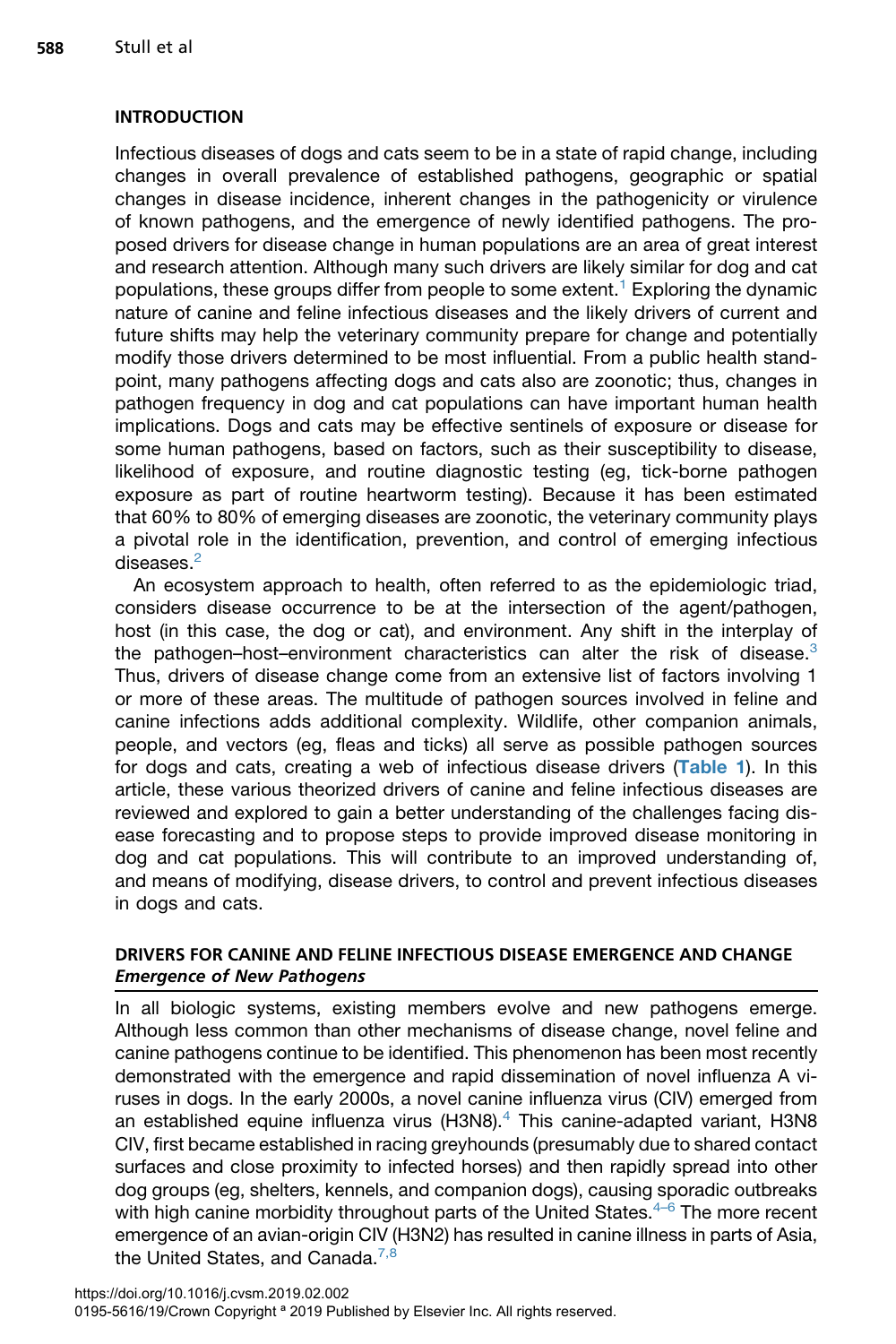#### <span id="page-2-0"></span>Table 1

#### Theorized drivers and determinants of canine and feline infectious diseases: emergence and change in disease frequency and location

| Driver                                                  | Description/Examples <sup>a</sup>                                                                                                                                                                                                                                                                                                        | <b>Pathogens Likely Influenced</b><br>by Driver <sup>a</sup>                                                            |
|---------------------------------------------------------|------------------------------------------------------------------------------------------------------------------------------------------------------------------------------------------------------------------------------------------------------------------------------------------------------------------------------------------|-------------------------------------------------------------------------------------------------------------------------|
| Pathogen<br>emergence                                   | New pathogen develops. Influenza<br>viruses are notorious for genome<br>changes (shift/drift) that allow for<br>host switching.                                                                                                                                                                                                          | CIV (H3N8 and H3N2) and<br>canine parvovirus                                                                            |
| Alteration in<br>pathogen<br>resistance or<br>virulence | Change in the resistance or virulence of<br>an existing pathogen. Such changes<br>may occur due to natural<br>permutations or be aided through a<br>selective process (eg, antimicrobial<br>use).                                                                                                                                        | FCV-associated VSD; MDR<br>organisms (eg, MRSP, MRSA,<br>and ESBL producer)                                             |
| Travel and trade                                        | Movement of cats and dogs into<br>geographically adjacent and distant<br>locations. Can enable the importation<br>of vectors and pathogens.                                                                                                                                                                                              | B canis; H3N2 CIV, Echinococcus<br>multiloclularis; rabies virus;<br>Leishmania infantum; and<br>canine distemper virus |
| Climate                                                 | Changes in temperature, humidity,<br>rainfall. Can have an impact on<br>number and location of disease<br>vectors and persistence of<br>environmental and water-borne<br>pathogens.                                                                                                                                                      | Vector-borne pathogens<br>(eg, Borrelia burgdorferi<br>and Dirofilaria immitis):<br>L interrogans                       |
| Natural<br>environment                                  | Changes in vegetation, water resources,<br>land use, habitats, and biodiversity.<br>Can alter the range and abundance of<br>vectors, hosts and reservoirs, and<br>frequency and intensity of host<br>interactions with vectors and wildlife<br>reservoirs.                                                                               | L interrogans; rabies virus; and<br>canine distemper virus                                                              |
| High-risk groups                                        | Extremes of age, immunocompromise,<br>free-roaming, group settings (eg,<br>shelter, daycare, and boarding),<br>unique environments (eg, human<br>health care facilities). Vulnerability<br>can increase exposure and<br>susceptibility to infectious diseases.<br>Host contact with high-risk group<br>animals increases infection risk. | B canis; H3N2 CIV; other CIRDC<br>pathogens; papilloma<br>virus: and MRSA                                               |
| Prevention                                              | Advances in vaccinations and<br>preventative medications, adherence<br>to treatment regimes, and<br>appropriate prescription practices                                                                                                                                                                                                   | CIV (H3N2 and H3N8);<br>L infantum; tick-borne and<br>flea-borne pathogens;<br>D immitis; and MDR organisms             |
| Surveillance and<br>detection                           | Systematic, ongoing collection,<br>collation, analysis, and dissemination<br>of infectious disease data: advances<br>in diagnostic methods                                                                                                                                                                                               | Feline morbillivirus; canine<br>circovirus; and Sporothrix<br>brasiliensis                                              |

Abbreviations: CIRDC, canine infectious respiratory disease complex; MRSA, methicillin-resistant Staphylococcus aureus.<br>a Examples purposely not exhaustive and should be considered illustrative. More than 1 driver

may be involved in changes in a given pathogen.

(Adapted from Semenza JC, Lindgren E, Balkanyi L, et al. Determinants and drivers of infectious disease threat events in Europe. Emerg Infect Dis 2016;22(4):581–9; with permission. Available at: <https://dx.doi.org/10.3201/eid2204.151073>.)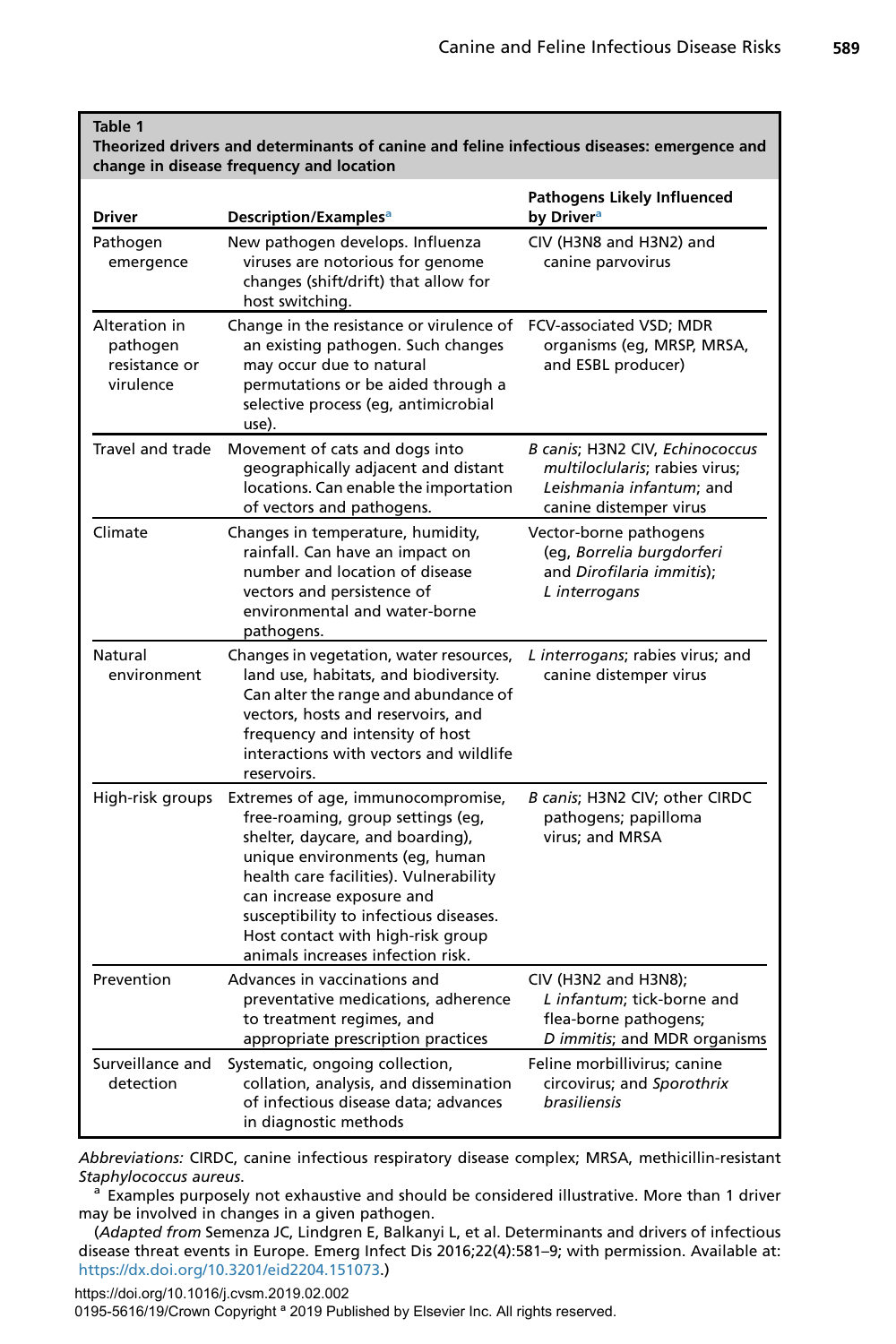# Change in Existing Pathogens

Alterations in an existing pathogen can influence its pathogenicity, virulence, and resistance to treatment or prevention measures. Pathogens can develop novel traits while circulating in a host population, allowing the pathogen to unlock host resources that otherwise would remain unavailable, thereby improving the fitness of the pathogen. $3$  An example of altered pathogen virulence is the hypervirulent feline calicivirus (FSV) associated with virulent systemic disease (VSD). Although a common cause of generally mild upper respiratory disease in cats, FCV mutants have been observed that result in a hypervirulent, systemic form of the disease, resulting in high mortality  $(22\% - 75\%)$ . To date, several FCVassociated VSD outbreaks have been observed, identified in several geographi-cally distinct locations.<sup>[9,10](#page-9-0)</sup>

A prime example of pathogen resistance to treatment is highlighted by the antimicrobial resistance (AMR) epidemic currently affecting all species globally, including dogs and cats. The rapid emergence and spread of methicillin-resistant staphylococci and multidrug-resistant (MDR) *Escherichia coli*, including extended-spectrum b-lactamase (ESBL) producers, are at the forefront of concern for AMR in dogs and cats. Methicillin-resistant *Staphylococcus pseudintermedius* (MRSP) has rapidly spread in canine populations and to a lesser extent in feline populations.<sup>[11](#page-9-0)</sup> This pathogen is a common cause of bacterial folliculitis, otitis, and surgical site infections, and treatment can be complicated because of high levels of resistance.<sup>[12,13](#page-9-0)</sup> Although  $\beta$ -lactamase– producing bacterial isolates have been common for some time, there has been a recent emergence of ESBL producers, which are resultantly resistant to numerous b-lactam antimicrobials, including cephalosporins. Drivers for AMR are complex; however, recent antimicrobial administration seems important in the development of MRSP and MDR *E coli* colonization and infections.<sup>13-15</sup> Prudent antimicrobial use as a component of sound antimicrobial stewardship practices in all health care fields is desperately needed to reduce AMR and preserve the utility of existing and future antimicrobial drugs.[16](#page-9-0)

# <u>Change in the Range of Existing Pathogens</u>

Many pathogens have well-defined ranges that are restricted by factors, such as geography, weather, and the presence of pathogen reservoirs or vectors. Drivers that change these limiting factors can have profound impacts on local and global canine and feline disease incidence.

Land-use changes and changes in climate and weather that have an impact on host and vector habitats or pathogen survival may drive pathogen range expansion or contraction. Expanding ranges of various vector-borne diseases are particularly noteworthy. The influence of weather and climate on arthropod disease vectors and their transmission of disease-causing agents has been well-described. Examples include warming global temperatures that allow ticks and tick-borne diseases to move pole-ward, with range expansion into higher altitudes.<sup>[17](#page-9-0)</sup> Additionally, such changes may increase the length of the transmission season, resulting in an increase in local vector-borne canine and feline disease. Similar trends are predicted to occur with canine and feline heartworm; the range of the parasite is likely to expand as warmer temperatures increase the heartworm development units (heat requirement for heartworms to complete incubation to the infective stage) past the minimum threshold in colder climates.[18](#page-9-0) Conversely, elevated temperatures are expected to create environments not favorable for the development or survival of some tick species in locations, such as South Africa.<sup>[17](#page-9-0)</sup>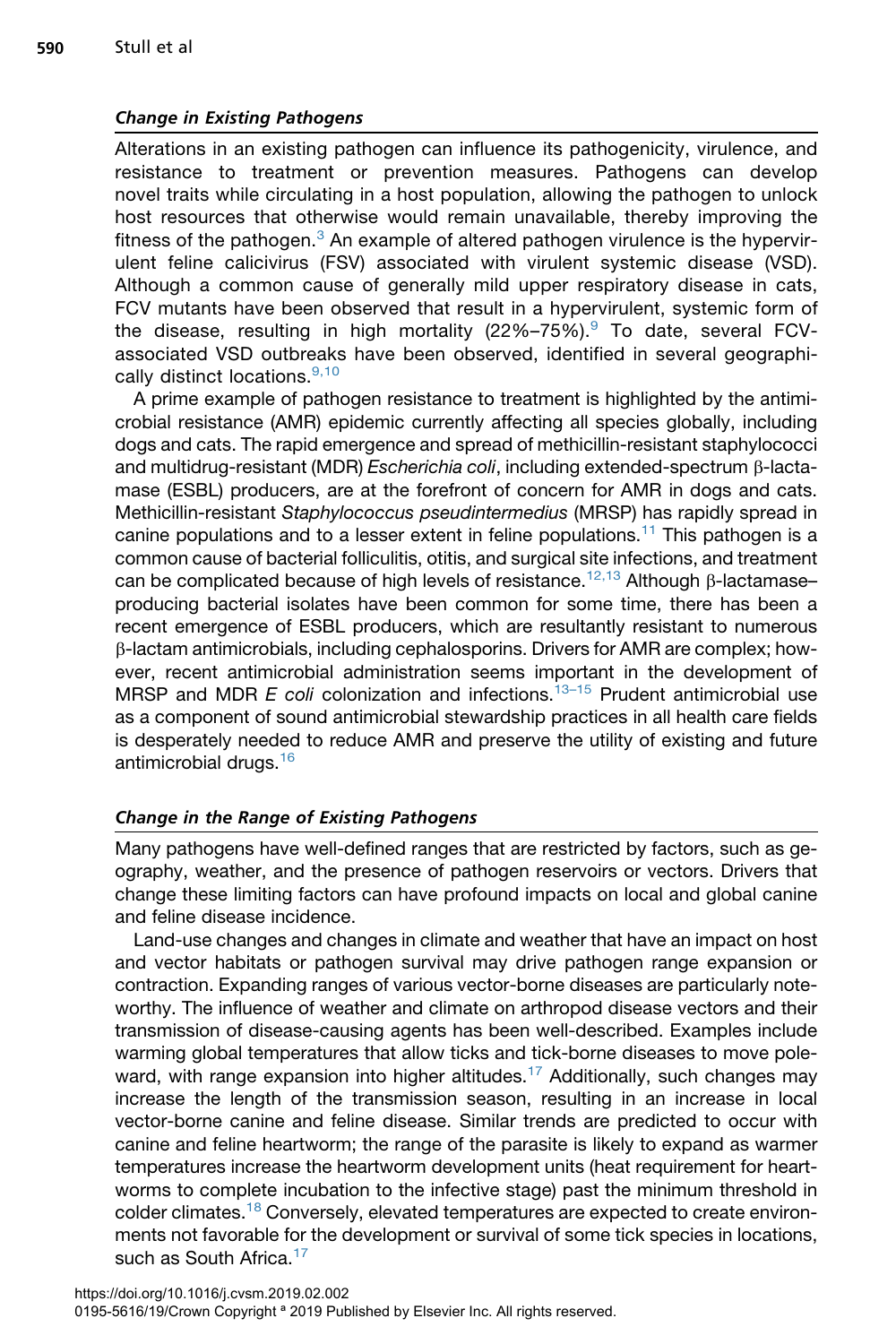Accompanying tick range expansion are a multitude of tick-borne pathogens that have demonstrated an ability to reproduce and be transmitted in novel areas. This is particularly well illustrated by the tick vector *Ixodes scapularis* and the pathogen *Borrelia burgdorferi*, the causative agent of canine borreliosis (Lyme disease), as noted by the steady movement of canine borreliosis within the United States and into Canada.<sup>[19](#page-9-0)</sup> Between 1996 and 2016, the number of United States counties in which *I scapularis* or *I pacificus* was established doubled to 45% of all counties.<sup>[20](#page-9-0)</sup> A similar range expansion has been documented with *I ricinus* in parts of Europe, including Sweden, the United Kingdom, and Russia. $^{21}$  $^{21}$  $^{21}$  A combination of changes in climate, agriculture, and land use is likely involved in these vector and pathogen extensions.<sup>[3](#page-8-0)</sup>

Geographic jumps by pathogens often are facilitated by travel and trade, serving to connect distant landscapes and their respective host, vector, and pathogen communities. Such movements may be limited (ie, neighboring jurisdictions or within the same country) or extensive (ie, international or intercontinental). As an example, the pathogen *Brucella canis* is a troubling pathogen given its health impact on breeding dogs (eg, infertility, abortions, and other health manifestations), subclinical yet infectious period, and zoonotic potential. Among the factors linked to canine *B canis* outbreaks in the United States is intrastate and interstate movement of dogs. For instance, in Michigan over a 10-year period, most canine cases and human *B canis* exposures were associated with an influx of dogs from commercial dog production facilities where *B canis* was endemic (seropositivity 9%–83%). This included the move-ment of infected dogs from [22](#page-9-0) Michigan counties and 11 states. $^{22}$  The concern for the spread of *B canis* is so great that some investigators have argued for mandatory testing of dogs before interjurisdictional or international movement. $23$ 

A similar situation has occurred with H3N2 CIV. This virus seemed to have been circulating in dogs in Asia for several years, $^{24}$  $^{24}$  $^{24}$  before first entering the United States in 2015, likely through international dog importation. $8$  Additional introductions of infectious dogs from abroad, with resulting outbreaks, are suspected to have occurred into the United States and Canada, based on phylogenic analysis of virus isolates. $8$  The consequences of this geographic movement are evident in the estimated tens of thousands of dogs that have been infected across the United States and Canada. Dog and cat importation has been involved or suspected to be involved in several other path-ogen introductions<sup>[25](#page-9-0)</sup> and is likely to increase in frequency, given the high mobility of these species through owner travel, rescue organizations, and distributors.

Geographic jumps also can occur with vectors. If imported vectors and their associated pathogens are introduced into a hospitable environment, or competent vectors are introduced into an environment where the pathogen already exists, novel pathogen transmission can occur. As an example, Public Health England established a tick surveillance program in part to track ticks entering the country on recently traveled or imported animals. Between 2005 and 2016, 10 tick species representing 6 genera were identified entering the United Kingdom from 15 countries. More than half of all identifications from animals with a history of travel were tick species non-native to England, illustrating the risks to dog, cat, and human health. $26$ 

Sometimes, unexpected changes in ranges occur. For example, West Nile virus emerged in North America in 1999, with tremendous long-lasting animal and human health consequences. This marked change in range could have occurred through intentional (legal or otherwise) movement of an infected reservoir host (eg, bird) or inadvertent movement of the infected mosquito vector. Although of minimal concern to canine and feline health, this highlights the potential severe consequences of pathogen movement.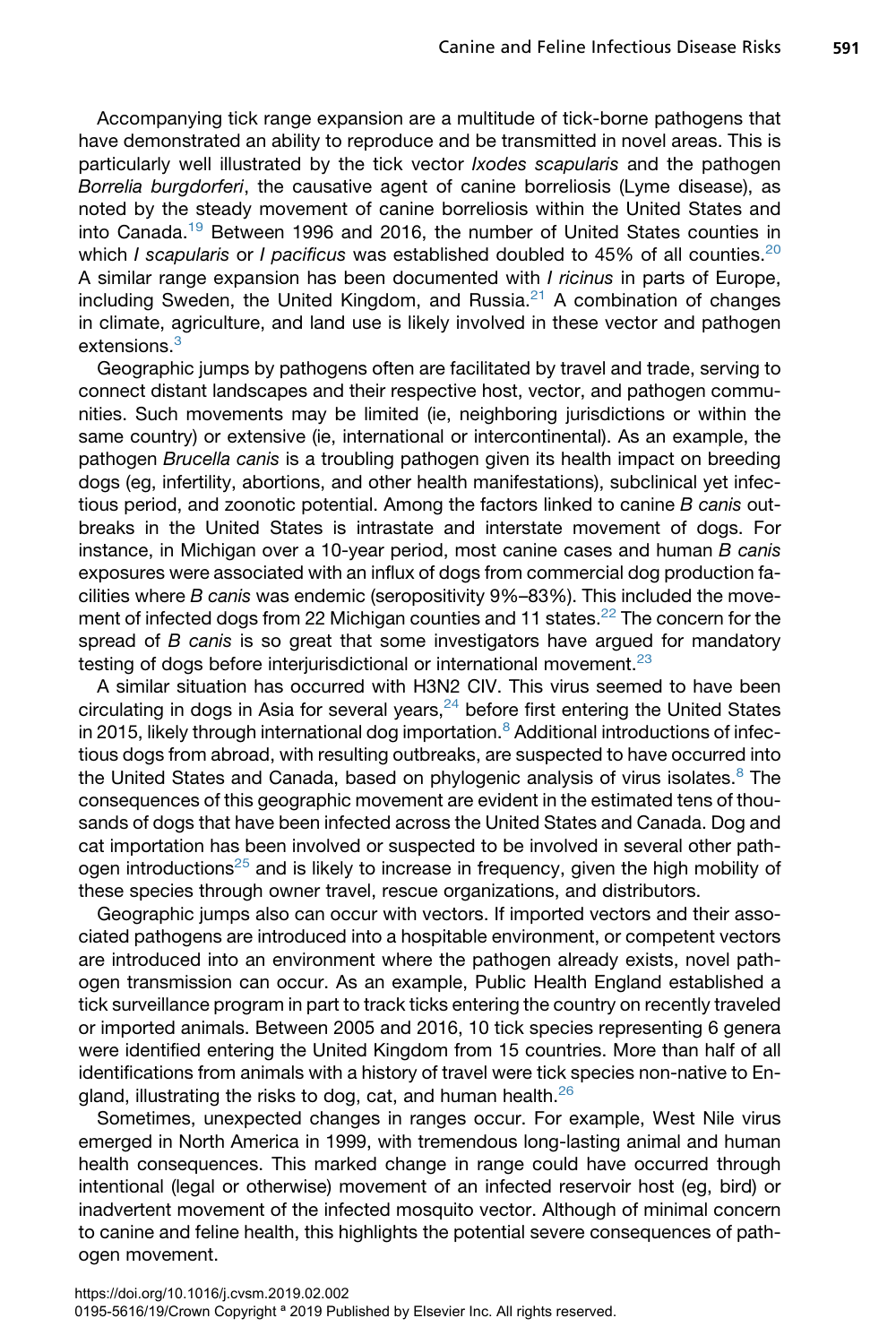## Change in Frequency or Extent of Contact with Pathogen Reservoir Species

Anthropogenic changes to the environment are well-described contributors to changes in the presence and frequency of human infectious diseases, including zoonotic diseases.[27](#page-10-0) Such changes may include or result in animal habitat fragmentation, habitat destruction, and urbanization. Each of these may alter wildlife population structures and increase emerging infectious diseases within wildlife.<sup>[1](#page-8-0)</sup> For example, human density within a species' range is positively associated with zoonotic pathogen richness in mammals, which influences disease emergence.<sup>[28](#page-10-0)</sup> Additionally, environmental changes often increase the frequency and magnitude of contact between wildlife species and domestic species, including dogs and cats, thereby increasing disease transmission risks. $3,29$  Canine leptospirosis is an example of such caninewildlife interface dynamics. Multiple wildlife species, including racoons, rodents, and opossums, carry distinct *Leptospira* serovars, which are shed in urine, and contact with infectious urine can result in canine disease. Over recent years, there has been an increase in the perceived incidence of canine leptospirosis, with reported outbreaks of unprecedented size and location. Studies suggest an important driver for this perceived increase in canine disease is increased direct and indirect contact between dogs and *Leptospira*-shedding wildlife, including the interactions of these species in urban locations.[30–32](#page-10-0)

Dogs and cats themselves, along with other domestic animal species, also are involved in changes in canine and feline infectious disease spread, because changes in the frequency or intensity of contact with infectious animals drive disease dynamics. Shelter animals and free-roaming animals are important pathogen sources within their own populations but also drive pathogen spread into populations of owned dogs and cats that have direct or indirect contact with free-roaming animals or those recently adopted from a shelter. The impact of these populations on overall canine and feline infectious disease dynamics is difficult to quantify. Several examples are readily available, including the role free-roaming dogs likely serve as a reservoir for canine transmissible venereal tumor in many countries $33$  and as a reservoir for rabies virus in Africa, Asia, and Central/South America.<sup>[33,34](#page-10-0)</sup> In addition, shelter animals are considered a likely source for *B canis* transmission to the general canine population in certain areas; for instance, in Mississippi shelters where *B canis* was present, the mean modeled seroprevalence was high  $(18\%)$ .<sup>[35](#page-10-0)</sup> Additionally, evaluation of H3N8 CIV transmission in the United States revealed that animal shelters likely served as important persistent sources for the virus. CIV had a high reproductive potential in these facilities (mean  $R_0$  of 3.9), and these locations served as refugia from the sparsely connected majority of the dog population (for which  $R_0$  was estimated to be close to 1, a level at which infection ceases to transmit in a population), allowing the virus to continue circulating.<sup>[36](#page-10-0)</sup>

Close contact between pet dogs or cats also can drive infectious disease occurrence. Group settings, where many dogs or cats have direct or indirect contact, are becoming increasing popular. Such activities or environments include daycare facilities, boarding facilities, training classes, dog parks, shows, and sporting events. Veterinary clinics also can contribute to infectious disease spread if there is poor implementation of and compliance with infection control practices. $37$  This is perhaps of greatest concern when group settings take place within veterinary clinics or during other opportunities for spread between clinics and group settings (eg, shared staff, kennels, and buildings). Disease transmission in these scenarios may result in an outbreak within a facility and/or spread into the general dog/cat populations once infected animals return home. $38,39$  In many situations, animals may come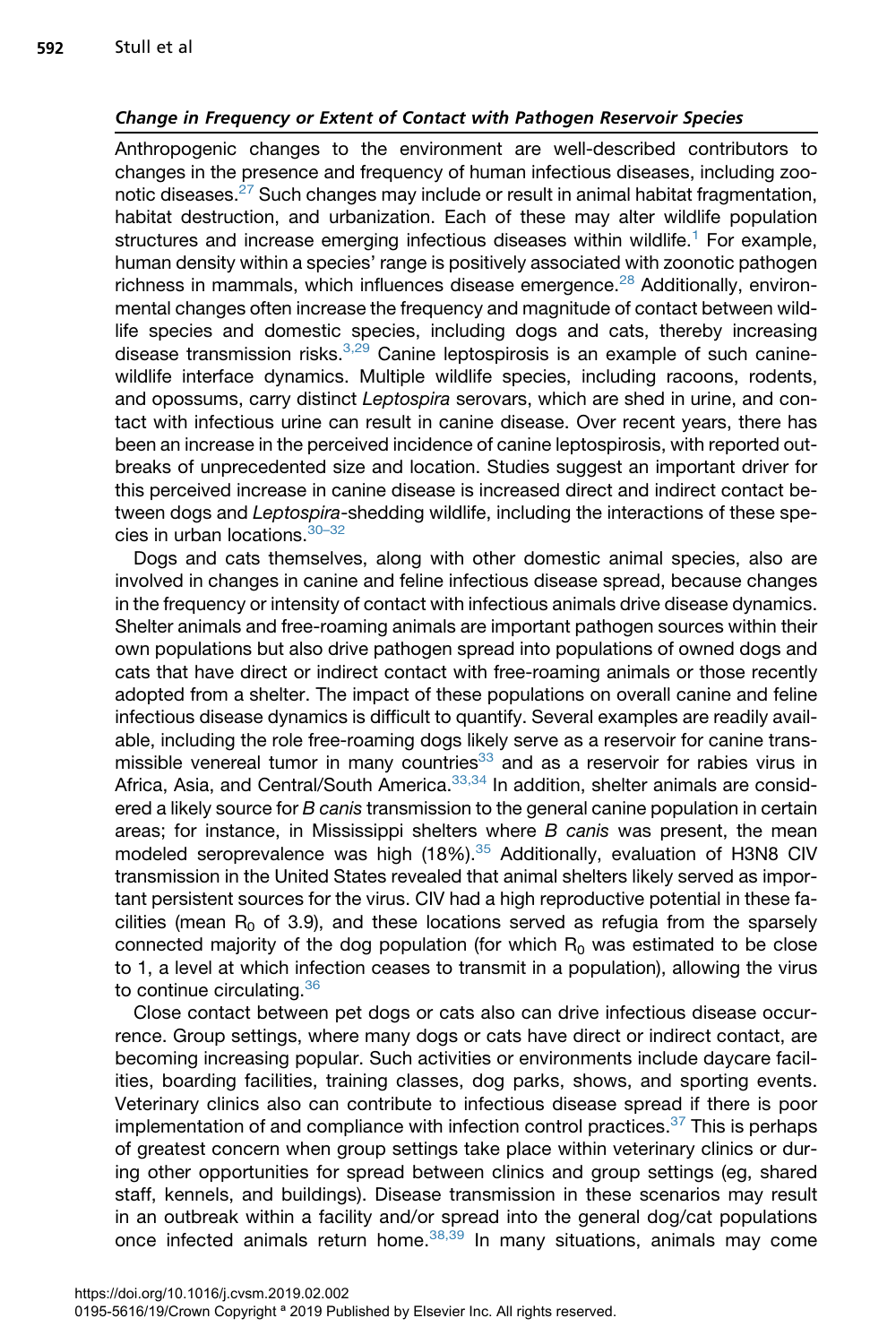from distant locations (nationally or internationally) and thus spread pathogens to distant locations on returning home. It is likely that canine group settings played a critical role in intensifying and spreading H3N2 CIV through the United States dog population.[8](#page-9-0)

As highlighted previously, several of the pathogens infecting dogs and cats are zoonotic. Some of these organisms predominantly circulate between people, with spillover infections in dogs and cats. Once these pathogens have colonized or infected an individual dog or cat, further transmission often is possible to other dogs or cats or back to people. This phenomenon is particularly well described with *Staphylococcus aureus*. [40](#page-10-0) Therefore, alterations in the frequency and intimacy of contact between infectious people and dogs/cats can further drive canine and feline infectious diseases. Although every person is likely infectious with some organism at any given time, this risk is greatly magnified in human health care settings. Dogs and cats frequently visit or even reside in many human health care facilities as part of animalassisted therapy (or similar) programs often allowing for close interactions between these animals and patients. Anecdotally, this practice seems to be increasing in frequency. Despite guidelines aimed at reducing pathogen transmission to and from animals in these settings, many gaps are reported, $41,42$  with pathogen transmission documented between the groups. $43,44$  Although the frequency of transmission of pathogens to dogs/cats in these environments has been described, the risk and incidence of subsequent transmission to humans and other animal populations are unknown but certainly likely to occur.

### Change in Host Susceptibility

Immune function is a key determinant of pathogen infectivity, pathogenicity, and virulence. Animals that are immunosuppressed often are at an increased risk for infection and generally experience more severe disease, disease of longer duration, or more severe or unexpected complications than others that are immunocompetent. Immunosuppression arises from many sources or reasons, including genetic/primary causes, infection with immunosuppressive pathogens, chemotherapy or immunosuppressive medical therapies, pregnancy, asplenia, and extremes of age. For example, immunosuppression can increase risk for clinical (especially severe) canine papilloma virus infection,<sup>[45](#page-10-0)</sup> and feline leukemia virus (FeLV)-induced immunosuppression can be associated with several secondary infections (eg, coccidiosis and upper respiratory in-fections).<sup>[46](#page-11-0)</sup> Some causes of immunosuppression seem stable or decreasing in frequency, such as FeLV infection in some regions, $47$  whereas some advances in veterinary medical care (eg, cancer treatment) that result in immunosuppression, and thus increase infection risk, are increasing.

# <u>change in Prevention Measures</u>

Medical advances constantly are being made to prevent infectious disease transmission. Canine and feline vaccines against emerging and endemic pathogens continue to be developed and improved (eg, canine leishmaniasis, canine leptospirosis, and canine influenza). Advances in tick and flea prevention technologies have resulted in products with increased effectiveness and longer duration of effect, theoretically reducing vector-borne disease risks. Safe and effective environmental disinfectants are increasingly available. All these factors likely have contributed to reducing canine and feline infectious disease risk. Uptake of products resulting from such advances, however, may be hampered by factors, such as financial constraints, availability, or perceived need. Due to few data, the magnitude of such impacts are unknown.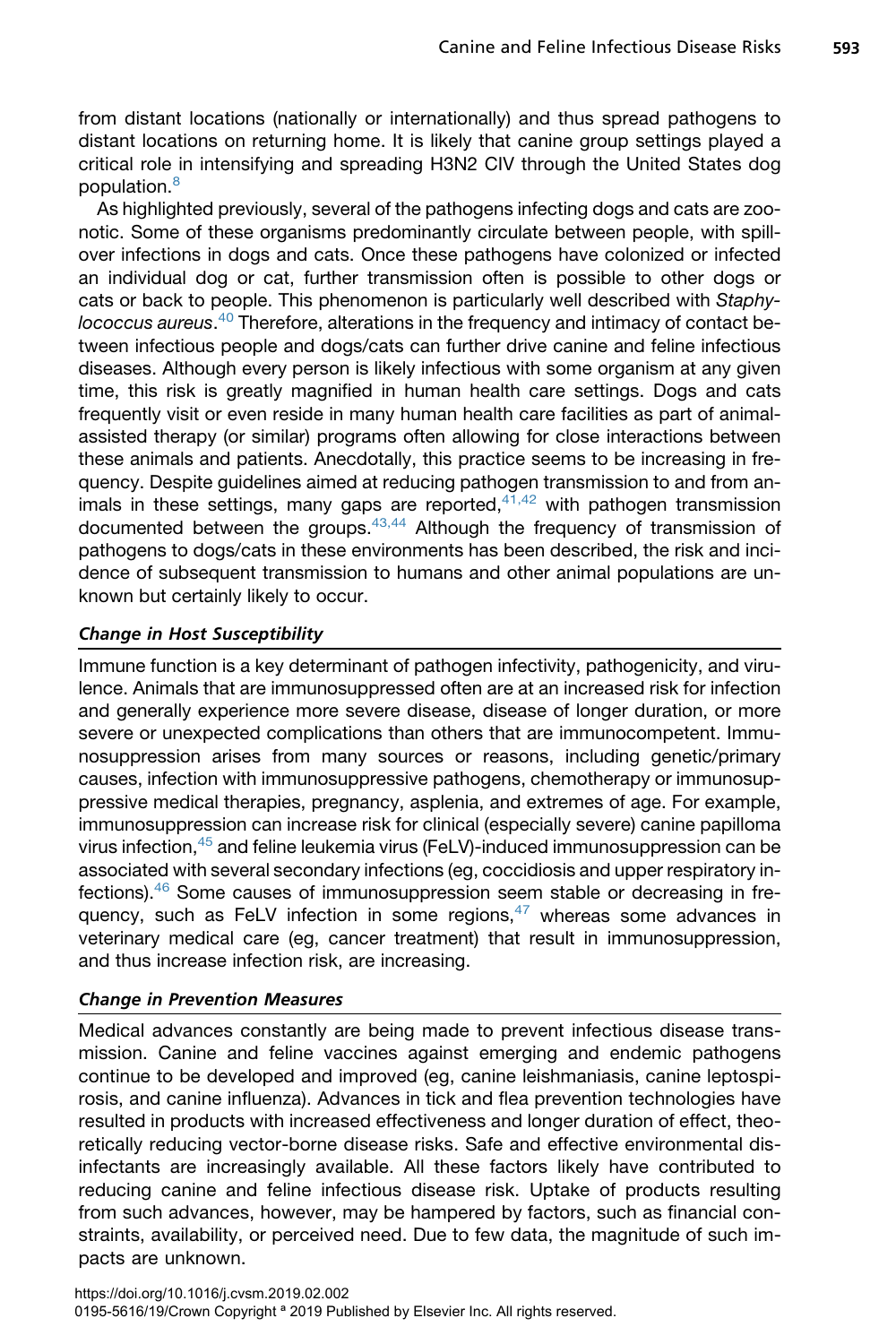### Change in Ability to Detect

The perceived emergence of a disease sometimes may simply reflect advances in diagnostic testing, in particular the identification of viruses previously difficult to identify or classify. Differentiating new pathogens from new recognition of existing commensals can be a challenge. For example, feline morbillivirus is a novel paramyxo-virus that has been identified in domestic cats in several countries.<sup>[48,49](#page-11-0)</sup> Infection with the virus is suspected to be chronic and associated with feline renal diseases.  $48,49$ New diagnostic methods $50$  undoubtably have assisted in the recent identification of this apparently common, persistent, globally distributed pathogen that has likely been present in cats for some time.

Surveillance programs, whereby specific infectious diseases or conditions are tracked, allow for early recognition of changes in disease occurrence and outbreaks. Such surveillance efforts can have important impacts on the perceived prevalence of canine and feline pathogens. For instance, efforts to systematically diagnose and record clinical cases of feline sporotrichosis were dramatically increased during a cat-associated human sporotrichosis outbreak.<sup>[51](#page-11-0)</sup> A large, unprecedented epidemic of feline sporotrichosis was identified in Brazil, with more than 4000 cats diagnosed with sporotrichosis in Rio de Janeiro between 1998 and 2015, with an accompanying 4188 cat-associated human cases over a similar timeframe.<sup>[51](#page-11-0)</sup> Without such human disease impacts, efforts and resources directed toward characterizing feline cases likely would have been limited and the extent of this outbreak underappreciated.

Currently, most countries have limited surveillance systems dedicated to canine and feline diseases. The paucity of canine and feline disease data is illustrated in the examples (discussed previously) for each driver. Disease outbreaks or unusual disease occurrences (eg, changes in pathogen virulence, emergence, and introduction through transport/travel) constitute the overwhelming majority of reports of disease occurrence in companion animals. There is limited information on changes in frequency or location of established, common pathogens. In comparison with human and livestock diseases, none of the international health agencies is mandated to coordinate surveillance of diseases in companion animals (with the possible exception of rabies).<sup>[52](#page-11-0)</sup>

To address the gap in canine and feline surveillance data, several groups have independently initiated surveillance programs, through partnerships with widescale corporate laboratory testing (eg, Companion Animal Parasite Council in the United States and Canada) or private practice sentinel clinics (eg, Computer-based Investigation of Companion Animal Disease Awareness in the United Kingdom). Mining direct-feed, real-time data from private practices also recently has been used to investigate specific canine and feline health outcomes, although to date minimally used to investigate infectious diseases. $53$  Although they are useful initiatives, these programs generally are inadequate for tracking disease trends, because they are fragmented and findings generally cannot be compared across programs/jurisdictions due to a lack of standardization of nomenclature, disease definitions, and means of diagnosis.<sup>[52](#page-11-0)</sup>

## NEXT STEPS

Dedicating additional resources to better tracking of canine and feline infectious diseases is needed to help inform prevention and control measures. Some of the drivers of disease, such as climate change, are likely to be critically important, but solutions to address/reduce its progression are complex and long term. Other drivers, such as pathogen introduction through travel and trade, probably are comparatively simple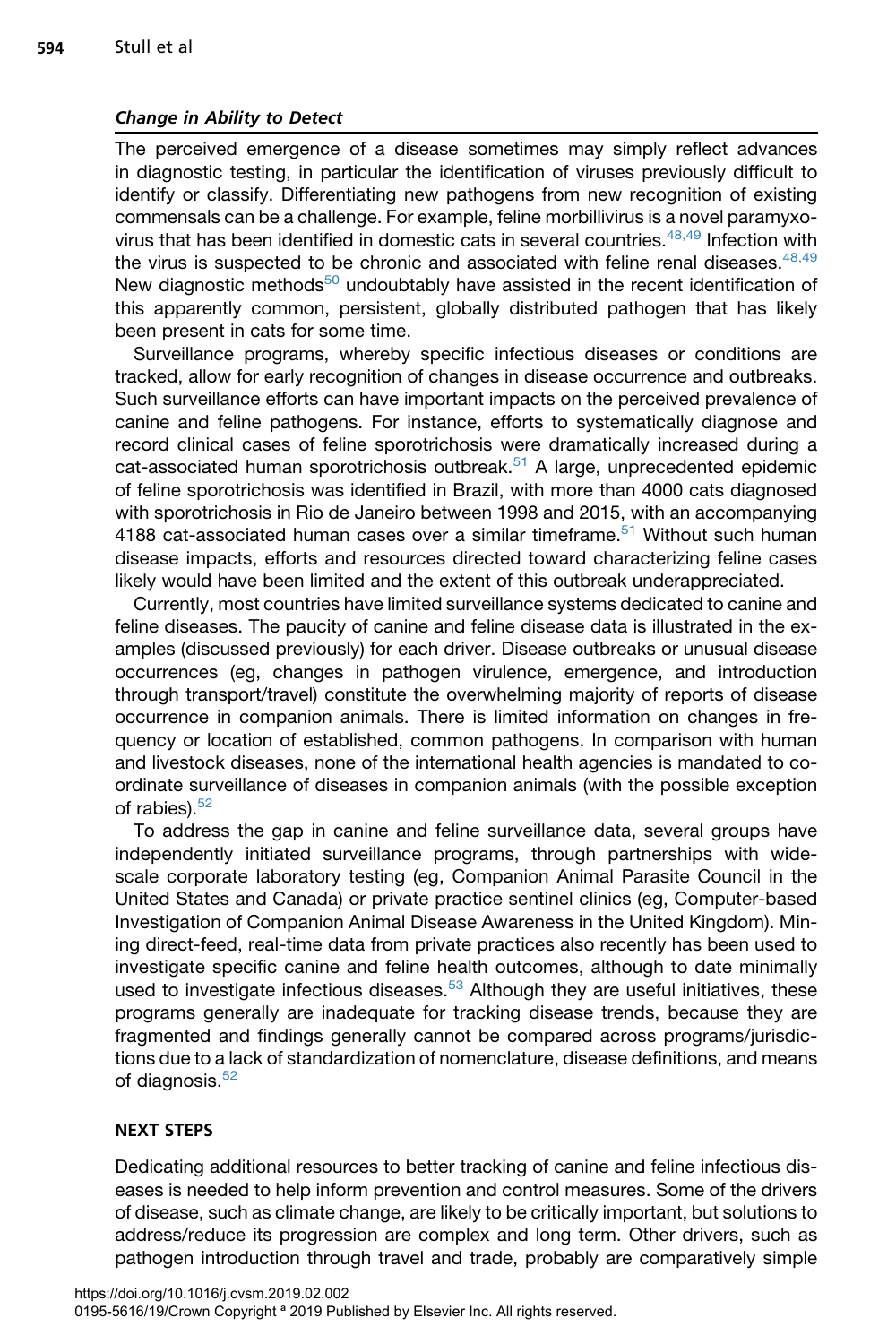<span id="page-8-0"></span>to address (eg, through control measures, such as quarantine and veterinarian pre/ post-travel evaluation) and could have rapid, critical, and measurable impacts on the occurrence of canine and feline disease. Despite having identified several likely drivers of current and future canine and feline infectious diseases, however, the specific impacts of these drivers are poorly understood. This limited understanding challenges the ability to best direct resources to controlling canine and feline infectious disease spread and emergence.

In comparison, significant progress has been made in untangling these drivers in human infectious diseases. Between 2008 and 2013, 116 human infectious disease threat events were detected by the European Centre for Disease Prevention and Control. $27$  In analyzing these events, researchers identified 17 unique drivers, with 2 or more drivers likely responsible for most of the events. $27$  The top 5 contributing drivers were (in descending order based on overall frequency ranking of all events) (1) travel and tourism, (2) food and water quality, (3) natural environment, (4) global trade, and (5) climate. A hierarchical cluster analysis revealed travel and tourism to be separate from all the other drivers, suggesting that this driver should be considered distinct and that specific measures should be dedicated to addressing it.

Improving monitoring for canine and feline infectious diseases is a critically important step to facilitate the evaluation of changes in frequency, location, and impact of disease. Furthermore, such data would lend itself to modeling disease drivers to help prioritize risk-based surveillance actions; anticipate future pathogen introductions, emergence, and spread; and strengthen control measures. The most costeffective strategy to address changes in infectious diseases in dogs and cats, as in other species, is to directly tackle the underlying infectious disease drivers rather than individual pathogens, diseases, and transmission events, whenever possible.

### SUMMARY

Canine and feline infectious diseases are constantly changing in nature, frequency, and location. Due to limited surveillance efforts, the extent of these changes for the most part is unknown. Based on assumptions from human health data and documented outbreaks or other high-profile events, several drivers of these changes are suspected. There is a strong and immediate need for improved surveillance systems to reliably track feline and canine infectious diseases, both within and across political boundaries. Such data will allow for disease drivers to be further explored and ranked. Modifiable drivers should be prioritized and targeted to assist in preventing disease spread.

### **REFERENCES**

- 1. [Daszak P, Cunningham AA, Hyatt AD. Anthropogenic environmental change and](http://refhub.elsevier.com/S0195-5616(19)30032-4/sref1) [the emergence of infectious diseases in wildlife. Acta Trop 2001;78\(2\):103–16.](http://refhub.elsevier.com/S0195-5616(19)30032-4/sref1)
- 2. [Morens DM, Fauci AS. Emerging infectious diseases: threats to human health](http://refhub.elsevier.com/S0195-5616(19)30032-4/sref2) [and global stability. PLoS Pathog 2013;9\(7\):e1003467.](http://refhub.elsevier.com/S0195-5616(19)30032-4/sref2)
- 3. [Engering A, Hogerwerf L, Slingenbergh J. Pathogen-host-environment interplay](http://refhub.elsevier.com/S0195-5616(19)30032-4/sref3) [and disease emergence. Emerg Microbes Infect 2013;2\(2\):e5](http://refhub.elsevier.com/S0195-5616(19)30032-4/sref3).
- 4. [Crawford PC, Dubovi EJ, Castleman WL, et al. Transmission of equine influenza](http://refhub.elsevier.com/S0195-5616(19)30032-4/sref4) [virus to dogs. Science 2005;310\(5747\):482–5.](http://refhub.elsevier.com/S0195-5616(19)30032-4/sref4)
- 5. [Anderson TC, Crawford PC, Dubovi EJ, et al. Prevalence of and exposure factors](http://refhub.elsevier.com/S0195-5616(19)30032-4/sref5) [for seropositivity to H3N8 canine influenza virus in dogs with influenza-like illness](http://refhub.elsevier.com/S0195-5616(19)30032-4/sref5) [in the United States. J Am Vet Med Assoc 2013;242\(2\):209–16.](http://refhub.elsevier.com/S0195-5616(19)30032-4/sref5)

<https://doi.org/10.1016/j.cvsm.2019.02.002> 0195-5616/19/Crown Copyright <sup>a</sup> 2019 Published by Elsevier Inc. All rights reserved.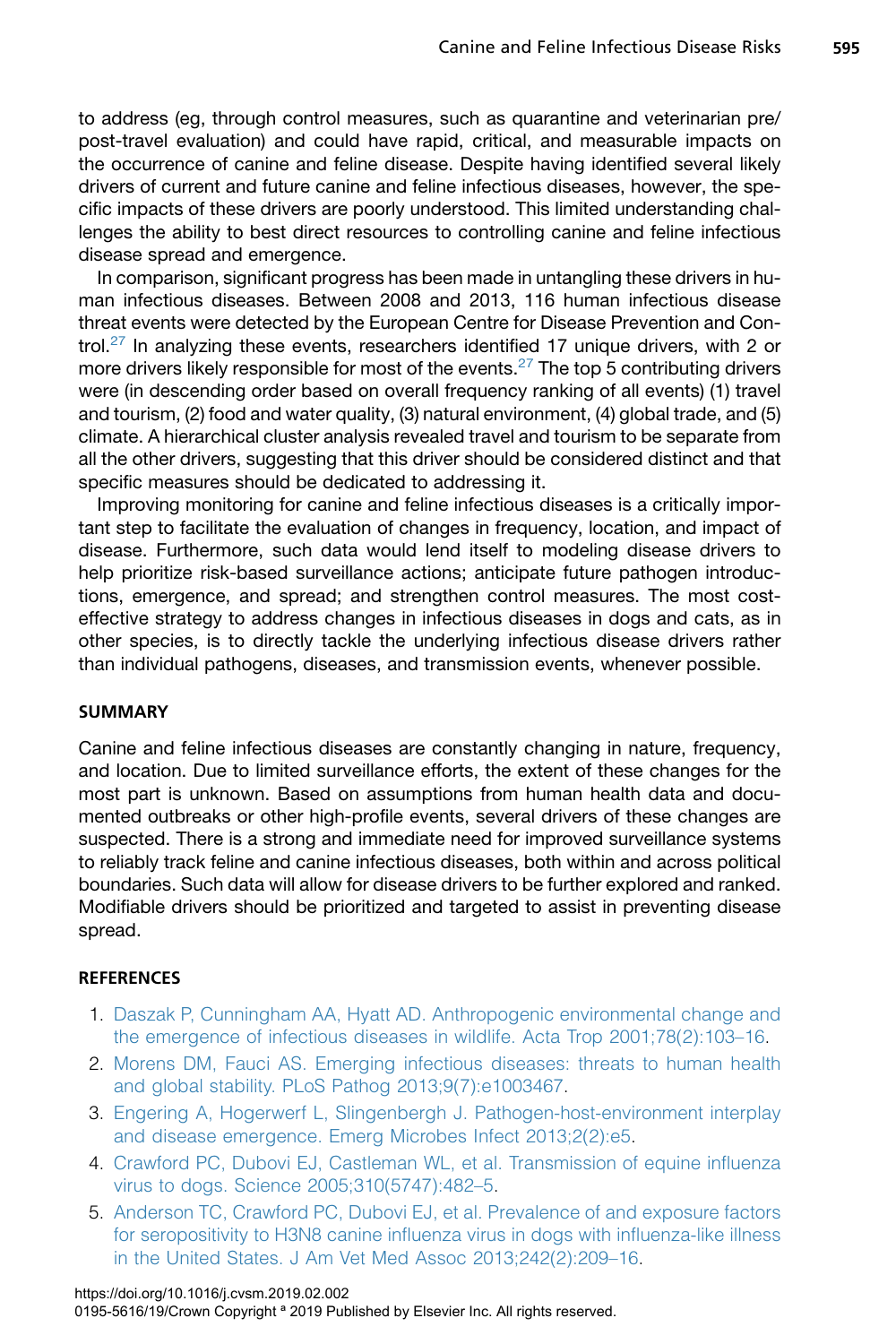- <span id="page-9-0"></span>6. [Payungporn S, Crawford PC, Kouo TS, et al. Influenza A virus \(H3N8\) in dogs with](http://refhub.elsevier.com/S0195-5616(19)30032-4/sref6) [respiratory disease, Florida. Emerg Infect Dis 2008;14\(6\):902–8](http://refhub.elsevier.com/S0195-5616(19)30032-4/sref6).
- 7. [Song D, Kang B, Lee C, et al. Transmission of avian influenza virus \(H3N2\) to](http://refhub.elsevier.com/S0195-5616(19)30032-4/sref7) [dogs. Emerg Infect Dis 2008;14\(5\):741–6.](http://refhub.elsevier.com/S0195-5616(19)30032-4/sref7)
- 8. [Voorhees IEH, Glaser AL, Toohey-Kurth K, et al. Spread of canine influenza](http://refhub.elsevier.com/S0195-5616(19)30032-4/sref8) [A\(H3N2\) virus, United States. Emerg Infect Dis 2017;23\(12\):1950–7.](http://refhub.elsevier.com/S0195-5616(19)30032-4/sref8)
- 9. [Deschamps JY, Topie E, Roux F. Nosocomial feline calicivirus-associated virulent](http://refhub.elsevier.com/S0195-5616(19)30032-4/sref9) [systemic disease in a veterinary emergency and critical care unit in France. JFMS](http://refhub.elsevier.com/S0195-5616(19)30032-4/sref9) [Open Rep 2015;1\(2\). 2055116915621581](http://refhub.elsevier.com/S0195-5616(19)30032-4/sref9).
- 10. [Hurley KE, Pesavento PA, Pedersen NC, et al. An outbreak of virulent systemic](http://refhub.elsevier.com/S0195-5616(19)30032-4/sref10) [feline calicivirus disease. J Am Vet Med Assoc 2004;224\(2\):241–9](http://refhub.elsevier.com/S0195-5616(19)30032-4/sref10).
- 11. [Perreten V, Kadlec K, Schwarz S, et al. Clonal spread of methicillin-resistant](http://refhub.elsevier.com/S0195-5616(19)30032-4/sref11) Staphylococcus pseudintermedius [in Europe and North America: an international](http://refhub.elsevier.com/S0195-5616(19)30032-4/sref11) [multicentre study. J Antimicrob Chemother 2010;65\(6\):1145–54.](http://refhub.elsevier.com/S0195-5616(19)30032-4/sref11)
- 12. [Videla R, Solyman SM, Brahmbhatt A, et al. Clonal complexes and antimicrobial](http://refhub.elsevier.com/S0195-5616(19)30032-4/sref12) susceptibility profiles of *[Staphylococcus pseudintermedius](http://refhub.elsevier.com/S0195-5616(19)30032-4/sref12)* isolates from dogs in [the United States. Microb Drug Resist 2018;24\(1\):83–8](http://refhub.elsevier.com/S0195-5616(19)30032-4/sref12).
- 13. [Saputra S, Jordan D, Worthing KA, et al. Antimicrobial resistance in coagulase](http://refhub.elsevier.com/S0195-5616(19)30032-4/sref13)[positive staphylococci isolated from companion animals in Australia: a one](http://refhub.elsevier.com/S0195-5616(19)30032-4/sref13) [year study. PLoS One 2017;12\(4\):e0176379](http://refhub.elsevier.com/S0195-5616(19)30032-4/sref13).
- 14. [Weese JS, Faires MC, Frank LA, et al. Factors associated with methicillin-resistant](http://refhub.elsevier.com/S0195-5616(19)30032-4/sref14) [versus methicillin-susceptible](http://refhub.elsevier.com/S0195-5616(19)30032-4/sref14) Staphylococcus pseudintermedius infection in [dogs. J Am Vet Med Assoc 2012;240\(12\):1450–5](http://refhub.elsevier.com/S0195-5616(19)30032-4/sref14).
- 15. [Gibson JS, Morton JM, Cobbold RN, et al. Risk factors for dogs becoming rectal](http://refhub.elsevier.com/S0195-5616(19)30032-4/sref15) carriers of multidrug-resistant Escherichia coli [during hospitalization. Epidemiol](http://refhub.elsevier.com/S0195-5616(19)30032-4/sref15) [Infect 2011;139\(10\):1511–21](http://refhub.elsevier.com/S0195-5616(19)30032-4/sref15).
- 16. Weese J, Giguère S, Guardabassi L, et al. ACVIM consensus statement on ther[apeutic antimicrobial use in animals and antimicrobial resistance. J Am Vet Med](http://refhub.elsevier.com/S0195-5616(19)30032-4/sref16) [Assoc 2015;29\(2\):487–98](http://refhub.elsevier.com/S0195-5616(19)30032-4/sref16).
- 17. Wikel SK. Ticks and tick-borne infections: complex ecology, agents, and host interactions. Vet Sci 2018;5(2). [https://doi.org/10.3390/vetsci5020060.](https://doi.org/10.3390/vetsci5020060)
- 18. [Brown HE, Harrington LC, Kaufman PE, et al. Key factors influencing canine](http://refhub.elsevier.com/S0195-5616(19)30032-4/sref18) heartworm, Dirofilaria immitis[, in the United States. Parasit Vectors 2012;5:245](http://refhub.elsevier.com/S0195-5616(19)30032-4/sref18).
- 19. [Bouchard C, Leonard E, Koffi JK, et al. The increasing risk of Lyme disease in](http://refhub.elsevier.com/S0195-5616(19)30032-4/sref19) [Canada. Can Vet J 2015;56\(7\):693–9.](http://refhub.elsevier.com/S0195-5616(19)30032-4/sref19)
- 20. [Eisen RJ, Eisen L, Beard CB. County-scale distribution of](http://refhub.elsevier.com/S0195-5616(19)30032-4/sref20) Ixodes scapularis and Ixodes pacificus [\(Acari: Ixodidae\) in the continental United States. J Med Entomol](http://refhub.elsevier.com/S0195-5616(19)30032-4/sref20) [2016;53\(2\):349–86](http://refhub.elsevier.com/S0195-5616(19)30032-4/sref20).
- 21. [Korotkov Y, Kozlova T, Kozlovskaya L. Observations on changes in abundance of](http://refhub.elsevier.com/S0195-5616(19)30032-4/sref21) questing Ixodes ricinus[, castor bean tick, over a 35-year period in the eastern](http://refhub.elsevier.com/S0195-5616(19)30032-4/sref21) [part of its range \(Russia, Tula region\). Med Vet Entomol 2015;29\(2\):129–36.](http://refhub.elsevier.com/S0195-5616(19)30032-4/sref21)
- 22. [Johnson CA, Carter TD, Dunn JR, et al. Investigation and characterization of](http://refhub.elsevier.com/S0195-5616(19)30032-4/sref22) Brucella canis [infections in pet-quality dogs and associated human exposures dur](http://refhub.elsevier.com/S0195-5616(19)30032-4/sref22)[ing a 2007-2016 outbreak in Michigan. J Am Vet Med Assoc 2018;253\(3\):322–36.](http://refhub.elsevier.com/S0195-5616(19)30032-4/sref22)
- 23. [Hensel ME, Negron M, Arenas-Gamboa AM. Brucellosis in dogs and public](http://refhub.elsevier.com/S0195-5616(19)30032-4/sref23) [health risk. Emerg Infect Dis 2018;24\(8\):1401–6.](http://refhub.elsevier.com/S0195-5616(19)30032-4/sref23)
- 24. [Zhu H, Hughes J, Murcia PR. Origins and evolutionary dynamics of H3N2 canine](http://refhub.elsevier.com/S0195-5616(19)30032-4/sref24) [influenza virus. J Virol 2015;89\(10\):5406–18.](http://refhub.elsevier.com/S0195-5616(19)30032-4/sref24)
- 25. [Verocai GG, Conboy G, Lejeune M, et al.](http://refhub.elsevier.com/S0195-5616(19)30032-4/sref25) *Onchocerca lupi* nematodes in dogs [exported from the United States into Canada. Emerg Infect Dis 2016;22\(8\):](http://refhub.elsevier.com/S0195-5616(19)30032-4/sref25) [1477–9.](http://refhub.elsevier.com/S0195-5616(19)30032-4/sref25)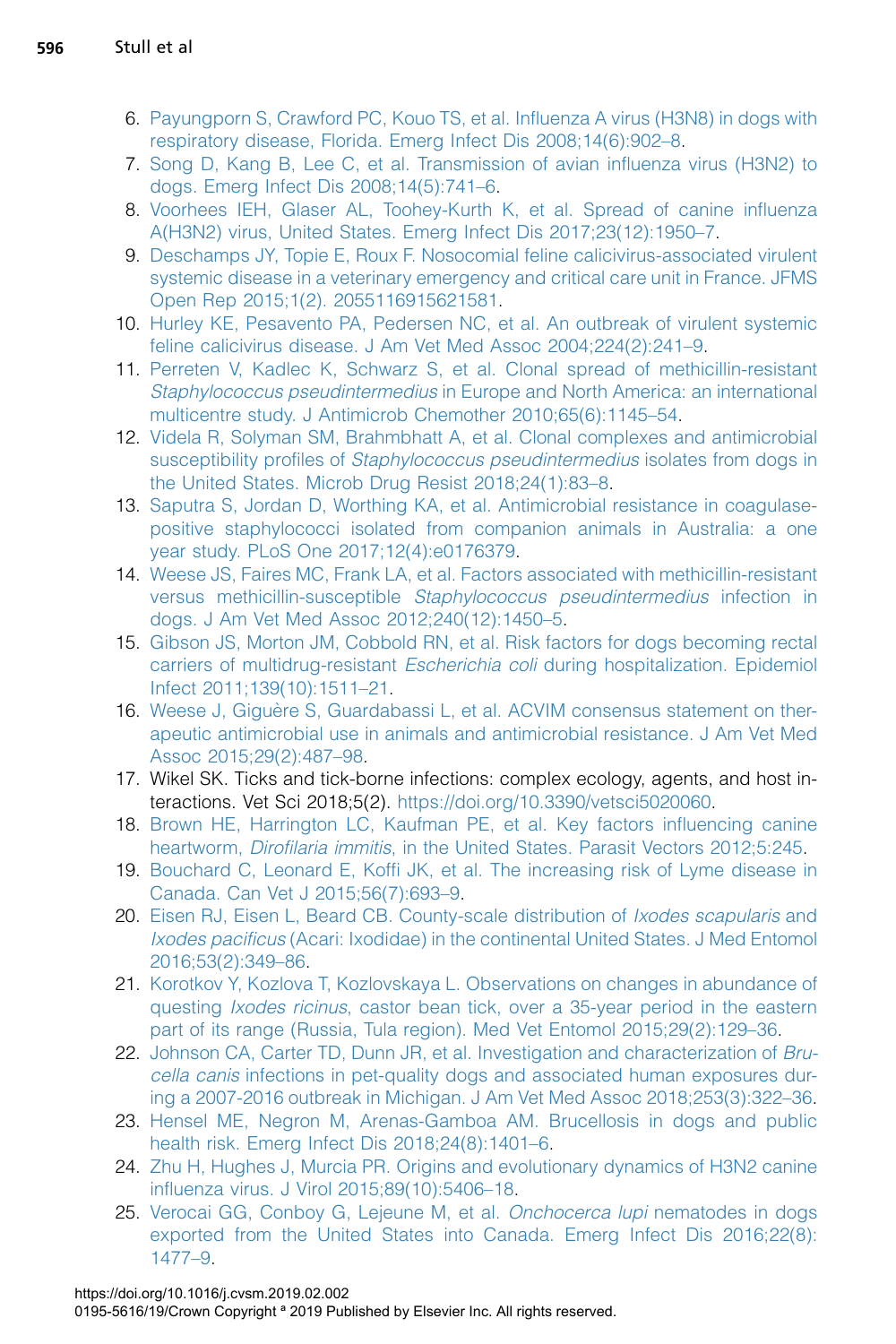- <span id="page-10-0"></span>26. [Hansford KM, Pietzsch ME, Cull B, et al. Potential risk posed by the importation of](http://refhub.elsevier.com/S0195-5616(19)30032-4/sref26) [ticks into the UK on animals: records from the tick surveillance scheme. Vet Rec](http://refhub.elsevier.com/S0195-5616(19)30032-4/sref26) [2018;182\(4\):107](http://refhub.elsevier.com/S0195-5616(19)30032-4/sref26).
- 27. [Semenza JC, Lindgren E, Balkanyi L, et al. Determinants and drivers of infectious](http://refhub.elsevier.com/S0195-5616(19)30032-4/sref27) [disease threat events in Europe. Emerg Infect Dis 2016;22\(4\):581–9.](http://refhub.elsevier.com/S0195-5616(19)30032-4/sref27)
- 28. [Olival KJ, Hosseini PR, Zambrana-Torrelio C, et al. Host and viral traits predict zo](http://refhub.elsevier.com/S0195-5616(19)30032-4/sref28)[onotic spillover from mammals. Nature 2017;546\(7660\):646–50.](http://refhub.elsevier.com/S0195-5616(19)30032-4/sref28)
- 29. [Smout FA, Skerratt LF, Johnson CN, et al. Zoonotic helminth diseases in dogs and](http://refhub.elsevier.com/S0195-5616(19)30032-4/sref29) [dingoes utilising shared resources in an Australian aboriginal community. Trop](http://refhub.elsevier.com/S0195-5616(19)30032-4/sref29) [Med Infect Dis 2018;3\(4\) \[pii:E110\]](http://refhub.elsevier.com/S0195-5616(19)30032-4/sref29).
- 30. [Hennebelle JH, Sykes JE, Foley J. Risk factors associated with leptospirosis in](http://refhub.elsevier.com/S0195-5616(19)30032-4/sref30) [dogs from Northern California: 2001-2010. Vector Borne Zoonotic Dis 2014;](http://refhub.elsevier.com/S0195-5616(19)30032-4/sref30) [14\(10\):733–9](http://refhub.elsevier.com/S0195-5616(19)30032-4/sref30).
- 31. [Richardson DJ, Gauthier JL. A serosurvey of leptospirosis in Connecticut perido](http://refhub.elsevier.com/S0195-5616(19)30032-4/sref31)[mestic wildlife. Vector Borne Zoonotic Dis 2003;3\(4\):187–93.](http://refhub.elsevier.com/S0195-5616(19)30032-4/sref31)
- 32. Azócar-Aedo L, Monti G. Meta-analyses of factors associated with leptospirosis [in domestic dogs. Zoonoses Public Health 2016;63\(4\):328–36](http://refhub.elsevier.com/S0195-5616(19)30032-4/sref32).
- 33. [Strakova A, Murchison EP. The changing global distribution and prevalence of](http://refhub.elsevier.com/S0195-5616(19)30032-4/sref33) [canine transmissible venereal tumour. BMC Vet Res 2014;10:168](http://refhub.elsevier.com/S0195-5616(19)30032-4/sref33).
- 34. [Taylor LH, Wallace RM, Balaram D, et al. The role of dog population management](http://refhub.elsevier.com/S0195-5616(19)30032-4/sref34) [in rabies elimination: a review of current approaches and future opportunities.](http://refhub.elsevier.com/S0195-5616(19)30032-4/sref34) [Front Vet Sci 2017;4:109.](http://refhub.elsevier.com/S0195-5616(19)30032-4/sref34)
- 35. [Hubbard K, Wang M, Smith DR. Seroprevalence of brucellosis in Mississippi shel](http://refhub.elsevier.com/S0195-5616(19)30032-4/sref35)[ter dogs. Prev Vet Med 2018;159:82–6](http://refhub.elsevier.com/S0195-5616(19)30032-4/sref35).
- 36. [Dalziel BD, Huang K, Geoghegan JL, et al. Contact heterogeneity, rather than](http://refhub.elsevier.com/S0195-5616(19)30032-4/sref36) [transmission efficiency, limits the emergence and spread of canine influenza vi](http://refhub.elsevier.com/S0195-5616(19)30032-4/sref36)[rus. PLoS Pathog 2014;23:10.](http://refhub.elsevier.com/S0195-5616(19)30032-4/sref36)
- 37. [Weese JS, Stull J. Respiratory disease outbreak in a veterinary hospital associ](http://refhub.elsevier.com/S0195-5616(19)30032-4/sref37)[ated with canine parainfluenza virus infection. Can Vet J 2013;54\(1\):79–82.](http://refhub.elsevier.com/S0195-5616(19)30032-4/sref37)
- 38. [Stull JW, Kasten JI, Evason MD, et al. Risk reduction and management strategies](http://refhub.elsevier.com/S0195-5616(19)30032-4/sref38) [to prevent transmission of infectious disease among dogs at dog shows, sporting](http://refhub.elsevier.com/S0195-5616(19)30032-4/sref38) [events, and other canine group settings. J Am Vet Med Assoc 2016;249\(6\):](http://refhub.elsevier.com/S0195-5616(19)30032-4/sref38) [612–27.](http://refhub.elsevier.com/S0195-5616(19)30032-4/sref38)
- 39. [Lane HE, Weese JS, Stull JW. Canine oral papillomavirus outbreak at a dog day](http://refhub.elsevier.com/S0195-5616(19)30032-4/sref39)[care facility. Can Vet J 2017;58\(7\):747–9.](http://refhub.elsevier.com/S0195-5616(19)30032-4/sref39)
- 40. [Gomez-Sanz E, Torres C, Ceballos S, et al. Clonal dynamics of nasal](http://refhub.elsevier.com/S0195-5616(19)30032-4/sref40) Staphylococcus aureus and [Staphylococcus pseudintermedius](http://refhub.elsevier.com/S0195-5616(19)30032-4/sref40) in dog-owning household [members. Detection of MSSA ST\(398.\). PLoS one 2013;8\(7\):e69337.](http://refhub.elsevier.com/S0195-5616(19)30032-4/sref40)
- 41. [Stull JW, Hoffman CC, Landers T. Health benefits and risks of pets in nursing](http://refhub.elsevier.com/S0195-5616(19)30032-4/sref41) [homes: a survey of facilities in Ohio. J Gerontol Nurs 2018;44\(5\):39–45.](http://refhub.elsevier.com/S0195-5616(19)30032-4/sref41)
- 42. [Murthy R, Bearman G, Brown S, et al. Animals in healthcare facilities: recommen](http://refhub.elsevier.com/S0195-5616(19)30032-4/sref42)[dations to minimize potential risks. Infect Control Hosp Epidemiol 2015;36\(5\):](http://refhub.elsevier.com/S0195-5616(19)30032-4/sref42) [495–516.](http://refhub.elsevier.com/S0195-5616(19)30032-4/sref42)
- 43. [Lefebvre SL, Arroyo LG, Weese JS. Epidemic](http://refhub.elsevier.com/S0195-5616(19)30032-4/sref43) Clostridium difficile strain in hospi[tal visitation dog. Emerg Infect Dis 2006;12\(6\):1036–7.](http://refhub.elsevier.com/S0195-5616(19)30032-4/sref43)
- 44. [Lefebvre SL, Weese JS. Contamination of pet therapy dogs with MRSA and](http://refhub.elsevier.com/S0195-5616(19)30032-4/sref44) Clostridium difficile[. J Hosp Infect 2009;72\(3\):268–9.](http://refhub.elsevier.com/S0195-5616(19)30032-4/sref44)
- 45. [Goldschmidt MH, Kennedy JS, Kennedy DR, et al. Severe papillomavirus infec](http://refhub.elsevier.com/S0195-5616(19)30032-4/sref45)[tion progressing to metastatic squamous cell carcinoma in bone marrow](http://refhub.elsevier.com/S0195-5616(19)30032-4/sref45)[transplanted X-linked SCID dogs. J Virol 2006;80\(13\):6621–8.](http://refhub.elsevier.com/S0195-5616(19)30032-4/sref45)

<https://doi.org/10.1016/j.cvsm.2019.02.002>

0195-5616/19/Crown Copyright <sup>a</sup> 2019 Published by Elsevier Inc. All rights reserved.